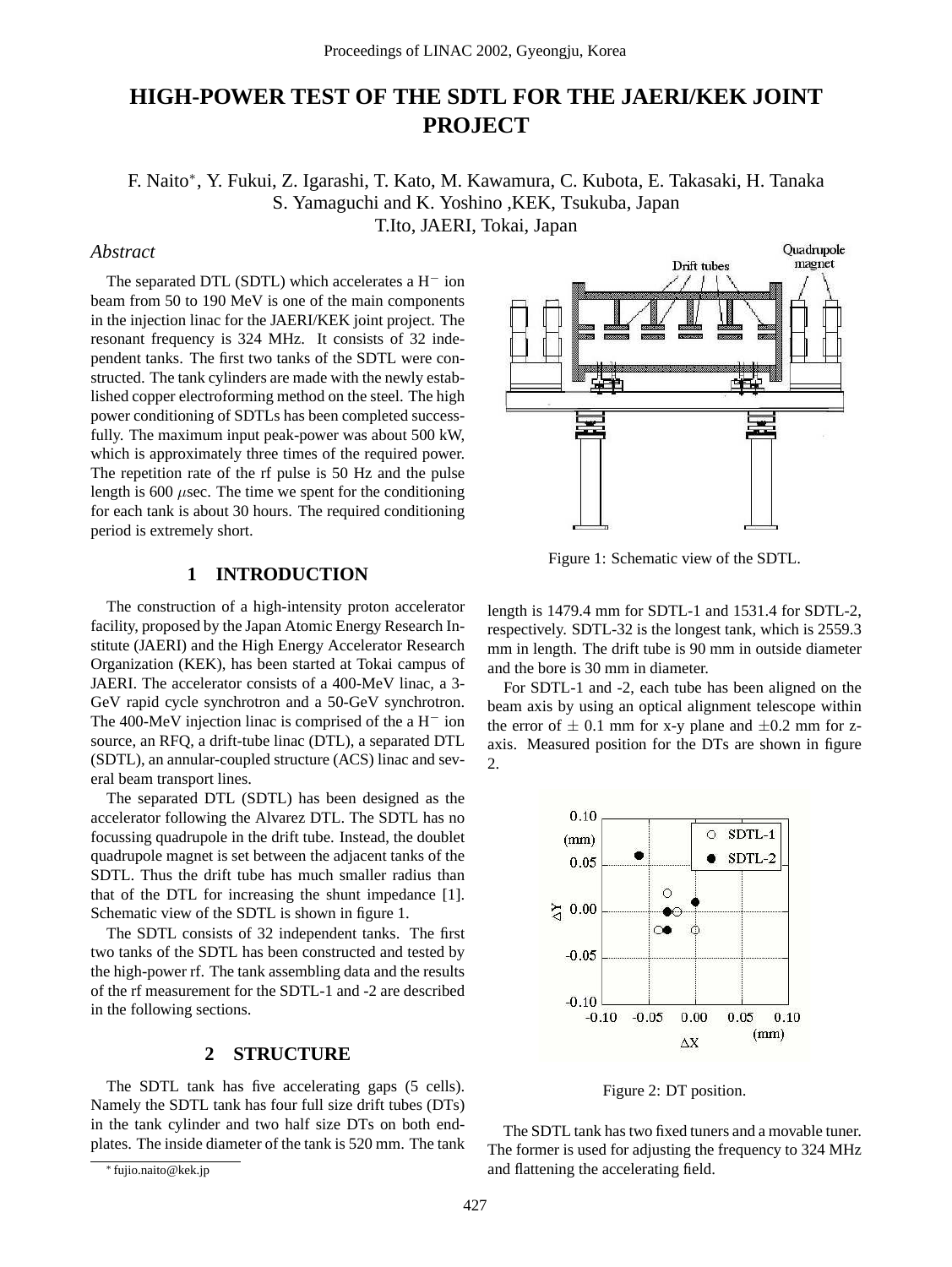Inside surface of the SDTL tank is formed by the periodic reverse (PR) copper electro-forming method [2], which was already applied to our Alvarez DTL. The basic properties have been confirmed by the high-power model tank successfully [3]. The number of the copper layers of the electroforming for the Alvarez DTL is two.

Standard fabrication process of the electroforming is following:

(1) pre-processing on the inner surface of the iron cylinder for the followed electroforming;

(2) first PR copper electroforming ( 0.5 mm);

(3) lathing the copper surface ( 0.2 mm);

(4) 2nd electroforming;

(5) lathing;

(6) finishing by the electropolishing (50  $\mu$ m), of which the depth has been chosen in order to get the better surface condition.

The high performance of the double layered surface has been already proved by the high-power test of the model tank of the DTL. However, mono layered electroforming has been applied to the SDTL 2nd tank (SDTL-2) for decreasing the fabrication cost of the tank, while the SDTL-1 has double layers of the PR copper electroforming for comparison.

# **3 RF PROPERTIES**

The unloaded Q-value of the SDTL tank cylinder without the DT has been measured for the  $TM<sub>010</sub>$  mode. Results are summarized in table-1. Both the measured Q-values are approximately 93 % of the calculated one.

Table 1:  $Q_0$  of TM<sub>010</sub> mode for SDTL tank cylinder.

| Tank No. | measured (calculated) | frequency (MHz) |
|----------|-----------------------|-----------------|
| SDTL-1   | 65890 (70247)         | 440.703         |
| SDTL-2   | 65740 (70503)         | 440.690         |



Figure 3: Measured electric field on the beam axis.

An electric field on the beam axis has been measured by the bead-pull perturbation method. The field distribution for SDTL-1 is shown in figure 3. Maximum variation of the average field in each cell of SDTL-1 is about 1%, which has been achieved by the adjustment of the fixed tuners.

The calculated shunt impedance for the SDTL-1 ( $Q_0 \sim 41300$ ) requires the input power of approximately 170 kW for obtaining the 2.5 MV/m field on beam axis.

#### **4 HIGH-POWER CONDITIONING**

A high-power conditioning has been done for the SDTL-2 at first, which has mono copper layer on the inner surface. The conditioning of the SDTL-1 has been followed. The conditioning history for both SDTL-1 and -2 are shown in figures 4 and 5 respectively.



Figure 4: Conditioning history for SDTL-1.



Figure 5: Conditioning history for SDTL-2.